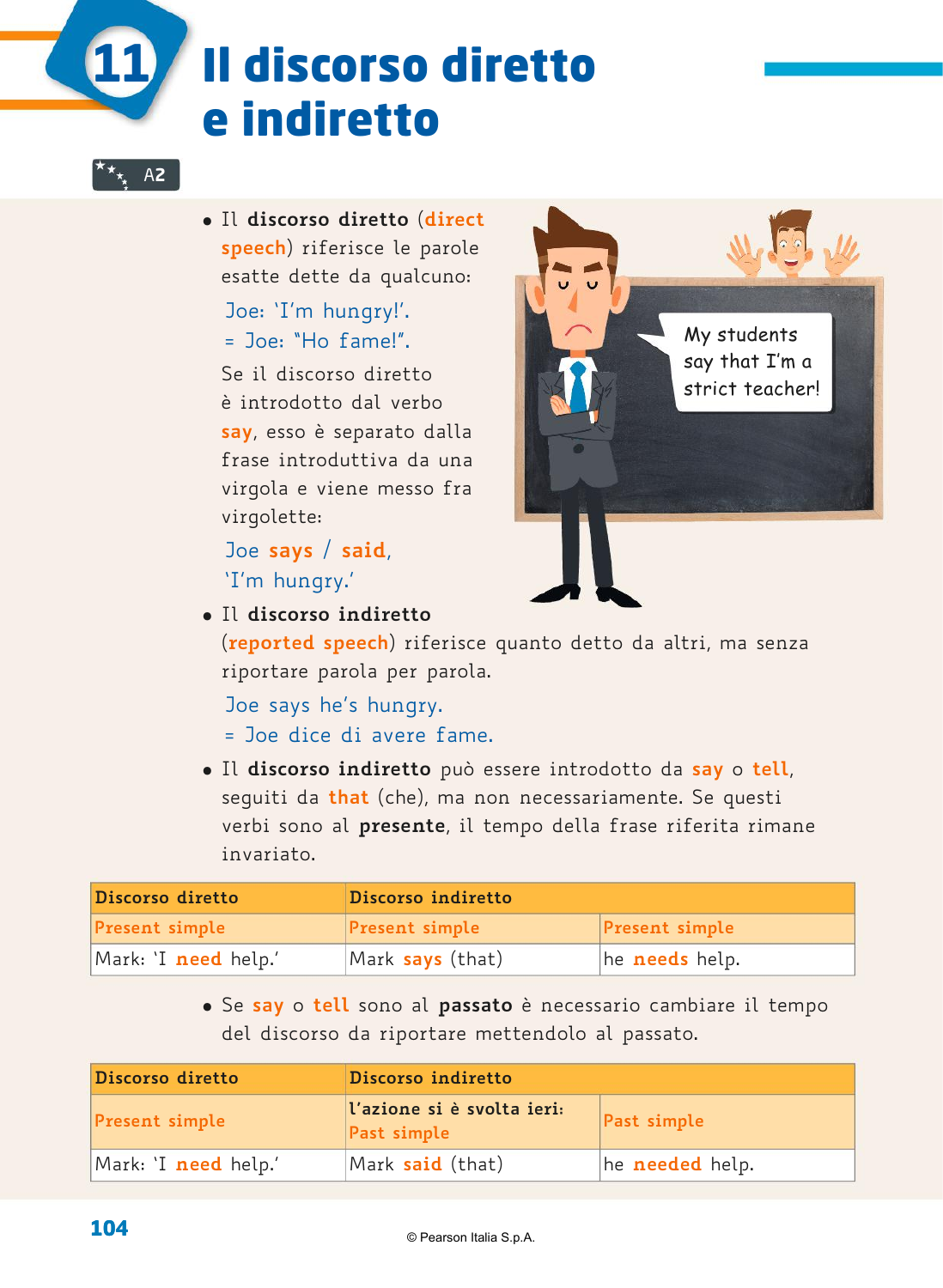| Discorso diretto                     | Discorso indiretto                                   |                   |  |
|--------------------------------------|------------------------------------------------------|-------------------|--|
| <b>Present continuous</b>            | l'azione si è volta qualche<br>tempo fa: Past simple | Past continuous   |  |
| Anne: 'The children<br>are sleeping' | Anne said (that) the children                        | $ were$ sleeping. |  |



Al **discorso indiretto** cambiano / possono cambiare anche i **pronomi personali,** gli **aggettivi possessivi**, le **espressioni di tempo e di luogo,** i **dimostrativi**.

Carla said, '**I** work with **my** laptop from home.' Carla said **she** worked with **her** laptop from home. Bill said, 'Wait here'  $\rightarrow$  Bill said to wait there. Mary said, '**This** phone is too expensive.' Mary said **that** phone was too expensive.

� Ecco come possono cambiare alcuni elementi della frase nel passaggio da un discorso **diretto** a **indiretto**:

| Discorso diretto           | Discorso indiretto               |
|----------------------------|----------------------------------|
| <b>Now</b>                 | <b>Then</b>                      |
| Last (year / month / week) | The (year / month / week) before |
| Yesterday                  | The day before                   |
| <b>Today</b>               | That day                         |
| <b>This</b>                | <b>That</b>                      |
| These / Those              | <b>Those</b>                     |
| Here / There               | <b>There</b>                     |

Phil **said**, 'I got up late yesterday.'

= Phil **said** he got up late the day before.

� **Say** si usa quando non è specificata la persona alla quale si parla.

They **said** (that) they were happy to see us.

= **Dissero** che erano felici di vederci. (Non si sa a chi lo dissero.)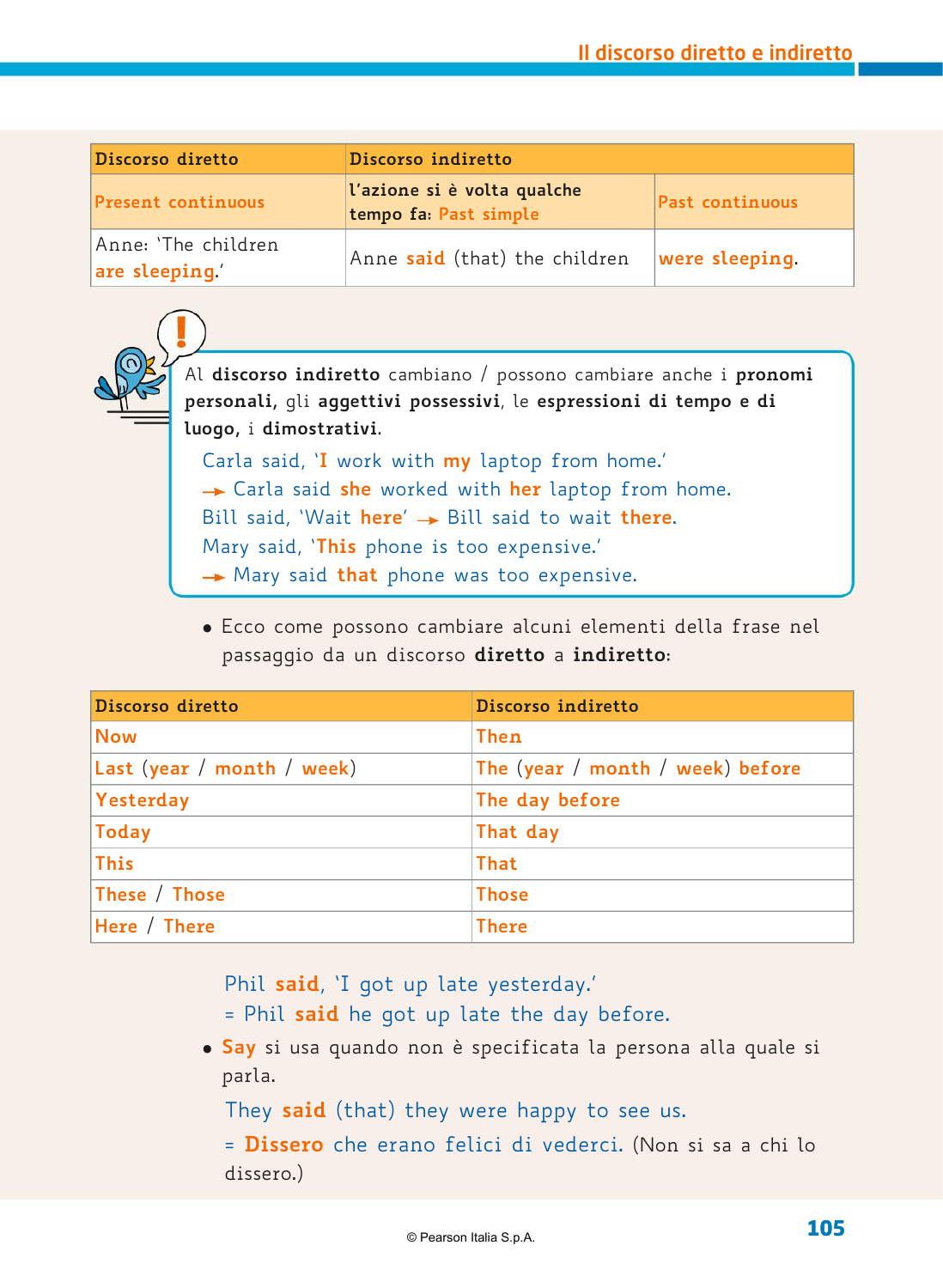

� **Tell** si usa quando è specificata la persona a cui si parla: **Tell** + complemento di termine.

He **told** me / his friends he liked Milan. = Mi **ha detto** / **Ha detto** ai suoi amici che gli piaceva Milano.

Il verbo **say** può essere usato anche nel caso si specifichi il complemento di termine, ma in questo caso **deve sempre essere seguito dalla preposizione to.** 

He said **to me**, 'I love you.' **Mi** disse: "Ti amo." He said **to me** that he **Mi** disse che mi amava. loved me.

### $\bullet$ 00 1 **Completa con say o tell (Present simple o Past simple).**

- ✔ She <u>.....says</u> she doesn't want to leave.
- **1** Yesterday Jack ................. : 'I'll be home soon.'
- **2** My teacher ................. us that we could have a break.
- **3** My friends ................. to Helen that she was very welcome.
- **4** Your father ................. you to wake up immediately.
- **5** Nobody ................. we had to wear a costume.
- **6** The doctor ................. he can see you today.

#### DOO 2 **Riscrivi le frasi al discorso indiretto, come nell'esempio.**

- ✔ My dad said, 'We are late.' → .... My dad said we were late...
- **1** You said, 'I like pizza.'
- **2** Mr Smith said, 'I'm reading a great book!'
- **3** Helen said, 'My leg hurts.'
- **4** They said, 'We need to stay home today.'
- **5** My mother said, 'You shouldn't use these tools.'
- **6** He said, 'I can't stay here!'
- **7** Nick said, 'I don't know Jane very well.'
- **8** We said, 'We are having fun today!'